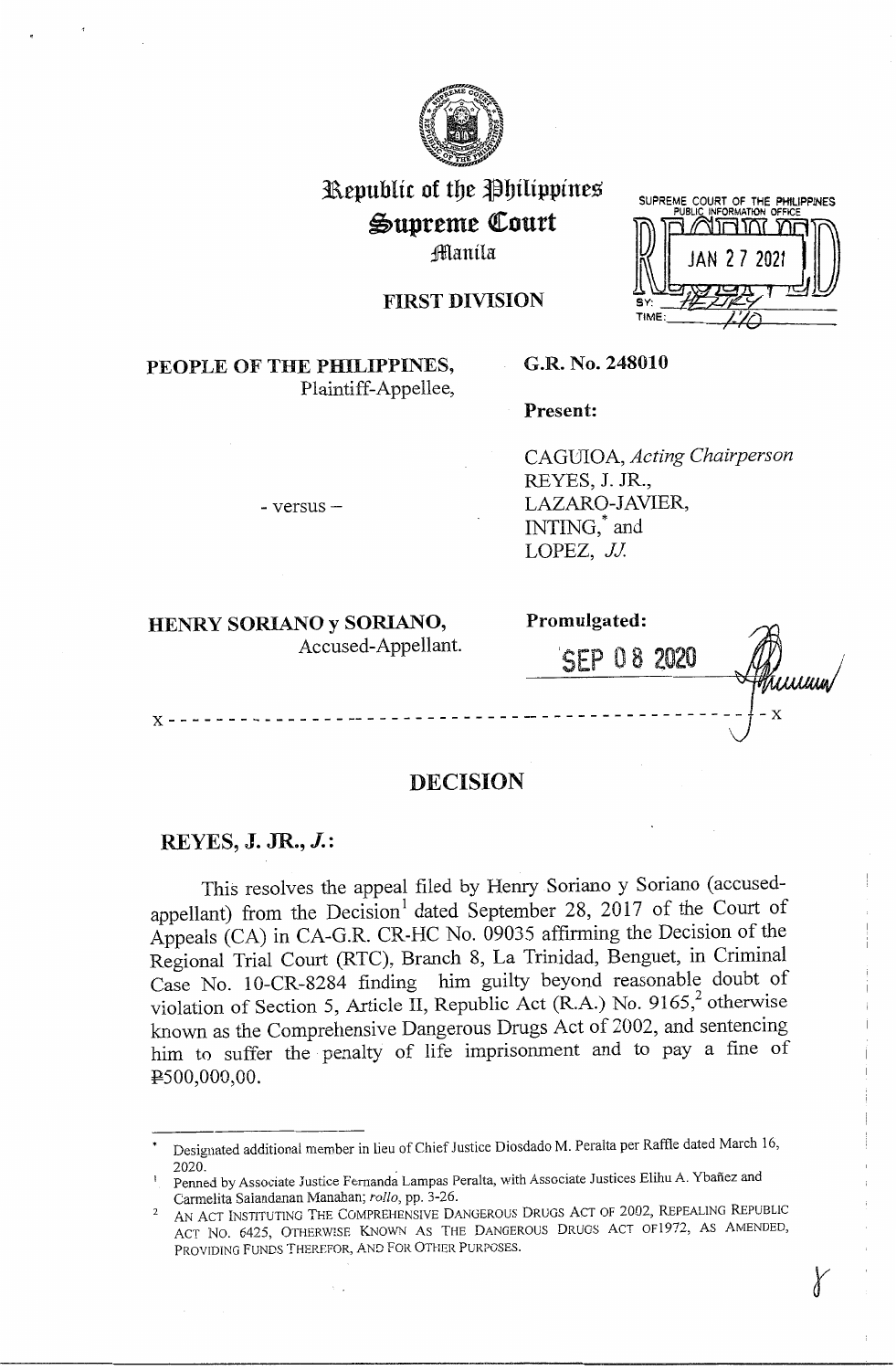--··· -----··----·--·--·· ..... - ··--- -~-·-··-·· -··. ~ -

### **The Antecedents**

Accused-appellant was charged before the RTC for violating Section 5, Article II ofR.A. No. 9165, *viz.:* 

That on or about the  $10^{th}$  day of December, 2010, at Buyagan, Poblacion, Municipality of La Trinidad, Province of Benguet, Philippines, and within the jurisdiction of this Honorable Court, the above-named accused, without any authority of law, did then and there willfully, unlawfully, and knowingly possess, control, sell and deliver 0.04 grams of methamphetamine hydrochloride also known as "[shabu,]" a dangerous drug, to **SPO11 RAYMOND B. TACIO, a** personnel of the Philippine National Police, in violation of said law.

# **CONTRARY TO LAW.<sup>4</sup>**

Upon arraignment, accused-appellant pleaded "not guilty." Thereafter, pre-trial and trial on the merits ensued.

The facts, as found by the CA, are as follows:

At around 2:00 in the afternoon of December 10, 2010, a confidential informant went to the Philippine National Police (PNP) Special Operations Unit-Regional Anti-Illegal Drugs Special Operation Task Group (SOU-RAIDSOTG) at Camp Bado Dangwa, La Trinidad, Benguet and informed Chief, P/SUPT. Glenn Lonogan, about the illegal drug activities of one "Henry Soriano" who could "dispense at any time his stuff *'Shabu'* to any prospective buyer." According to the informant, he transacted with "Henry Soriano" for the sale of PSOO pesos worth of *"shabu"* while en route to the PNP SOU-RAIDSOTG Office, and "Henry Soriano" agreed to meet him near Buyagan Elementary School at Buyagan, La Trinidad, Benguet at 4:00 p.m. that day.<sup>5</sup>

P/SUPT. Glenn Lonogan thereafter formed a buy-bust team, with PSI Melchor Ong as team leader, SPO4 Romeo Abordo and SPO4 Nicolas Luna as backup operatives, SPO2 Benedict Calado as driver, PO2 Christian Boado as photographer and SPO2 Raymond Tacio as *poseur-buyer.* At the briefing, the informant described "Henry Soriano" as someone between 40 to 45 years of age, of medium built, with fair complexion and slightly curly hair. SPO2 Raymond Tacio was given a P500 bill to be used as buy-bust money and it was agreed that he would grab the suspect's hand as pre-arranged signal that he had completed the purchase. The P500 bill to be used as buy-bust money was photocopied and the photocopy was authenticated and subscribed by City Prosecutor Elmer Sagsago. <sup>6</sup>

 $rac{4}{5}$  Id. at 8.

Id. at 4.

 $\epsilon$ Id.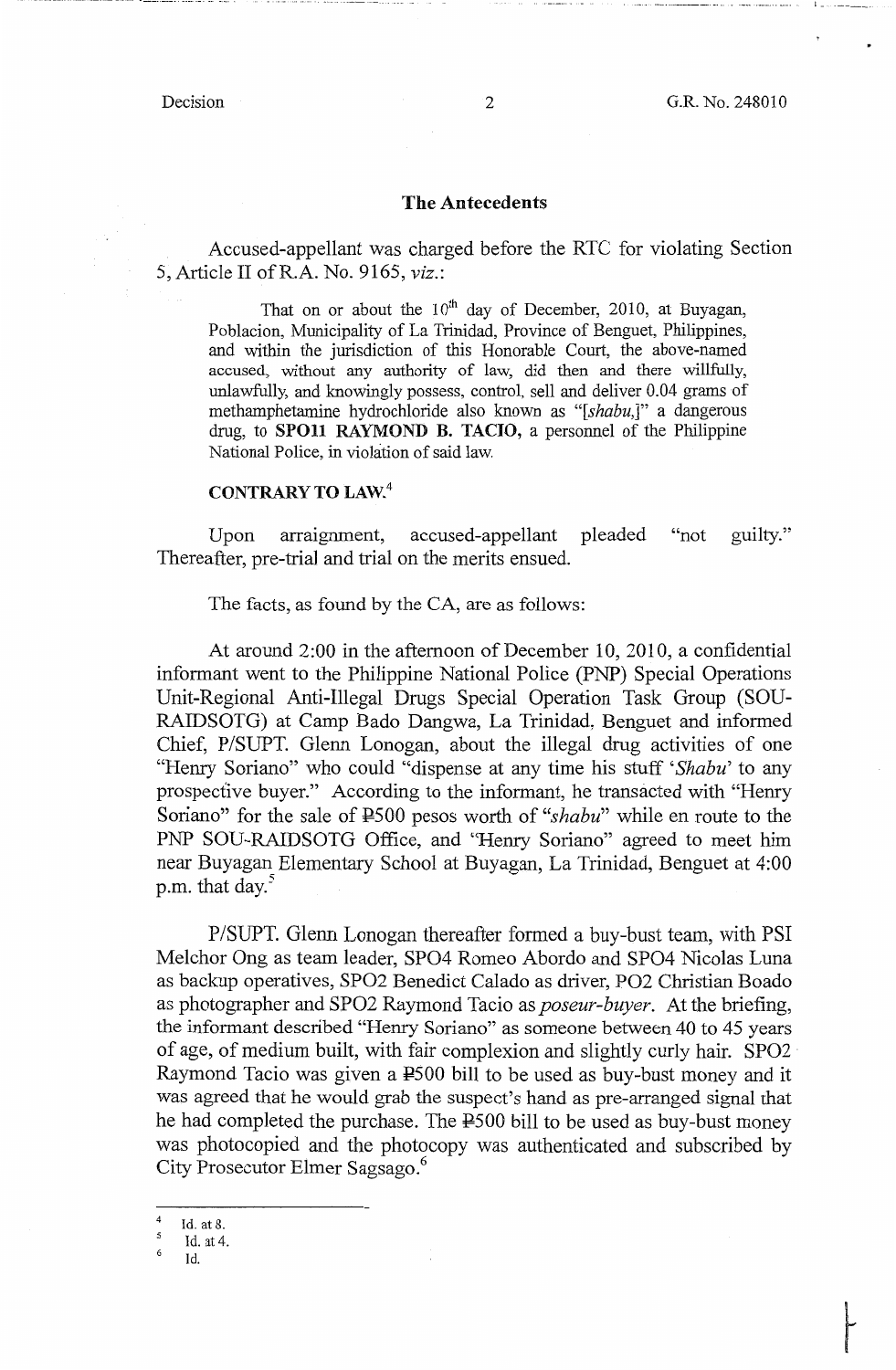Before going to the target area, police operatives coordinated with the Philippine Drug Enforcement Agency (PDEA) and the Coordination Form signed by P/SUPT. Glenn Lonogan for the operation to be conducted by the buy-bust team, was given control number 12-1 0-S3. The team, accompanied by the confidential informant, proceeded to Buyugan Elementary School on board an L-3 00 Van. SPO2 Raymond Tacio and the confidential informant waited at the street beside Buyugan Elementary School, while the other police officers positioned themselves strategically within viewing distance of the target area.<sup>6</sup>

At around 4:00 p.m., a man matching the description of "Henry Soriano" approached the team and asked, *"Manu ti gatangen yo"* (How much will you buy?), to which the confidential informant replied, "P500 *laeng."* The confidential informant then introduced SPO2 Raymond Tacio, *"lsuna to gumatang'* (He will be the one to buy) as the buyer of drugs to "Henry Soriano," who stared as SPO2 Tacio and asked payment from him. SPO2 Raymond Tacio gave "Henry Soriano" the P500-peso buy-bust money and "Henry Soriano" gave SPO2 Raymond Tacio one heat-sealed transparent plastic sachet containing white crystalline substance.<sup>7</sup>

Upon consummation of the sale, SPO2 Tacio grabbed the right hand of "Henry Soriano'' which was the pre-arranged signal. PO2 Boado and SPO4 Luna immediately rushed to the scene and helped SPO2 Tacio arrest "Henry Soriano." SPO2 Tacio frisked "Henry Soriano" and recovered the buy-bust money from his right front pocket. He compared the P500-peso bill with the photocopied bill and confirmed that the serial numbers in the original and photocopy were the same. SPO2 Tacio then marked the plastic sachet of white crystalline substance with "EXH. "A" RBT 10 DEC 2010" and placed his signature thereon at the place of arrest. PO2 Christian Boado took pictures of SPO2 Tacio while marking the plastic sachet in the presence of "Henry Soriano." The police officers asked for the name of accusedappellant, who identified himself as Henry Soriano. PO2 Boado then informed accused-appellant of his constitutional rights using the Ilocano dialect, which was understood by accused-appellant.<sup>8</sup>

Accused-appellant and the seized items were brought by the police officers to Camp Bado Dangwa, La Trinidad, Benguet where the police officers learned that the accused-appellant was a native of Mangaldan, Pangasinan who had been residing in La Trinidad, Benguet. Thereafter, an inventory of the seized drugs and buy-bust money was conducted in the presence of Rolando Leon, a Barangay elected official, Fiscal Mark C. Maranes, a DOJ representative, and Ruel Toquero, a representative from the media. PO2 Boado took pictures of the seized items and of Rolando Leon, Fiscal Mark C. Maranes and Ruel Toquero while signing the inventory in the

 $6$  ld. at 5.

Id.<br>Id. at 5-6.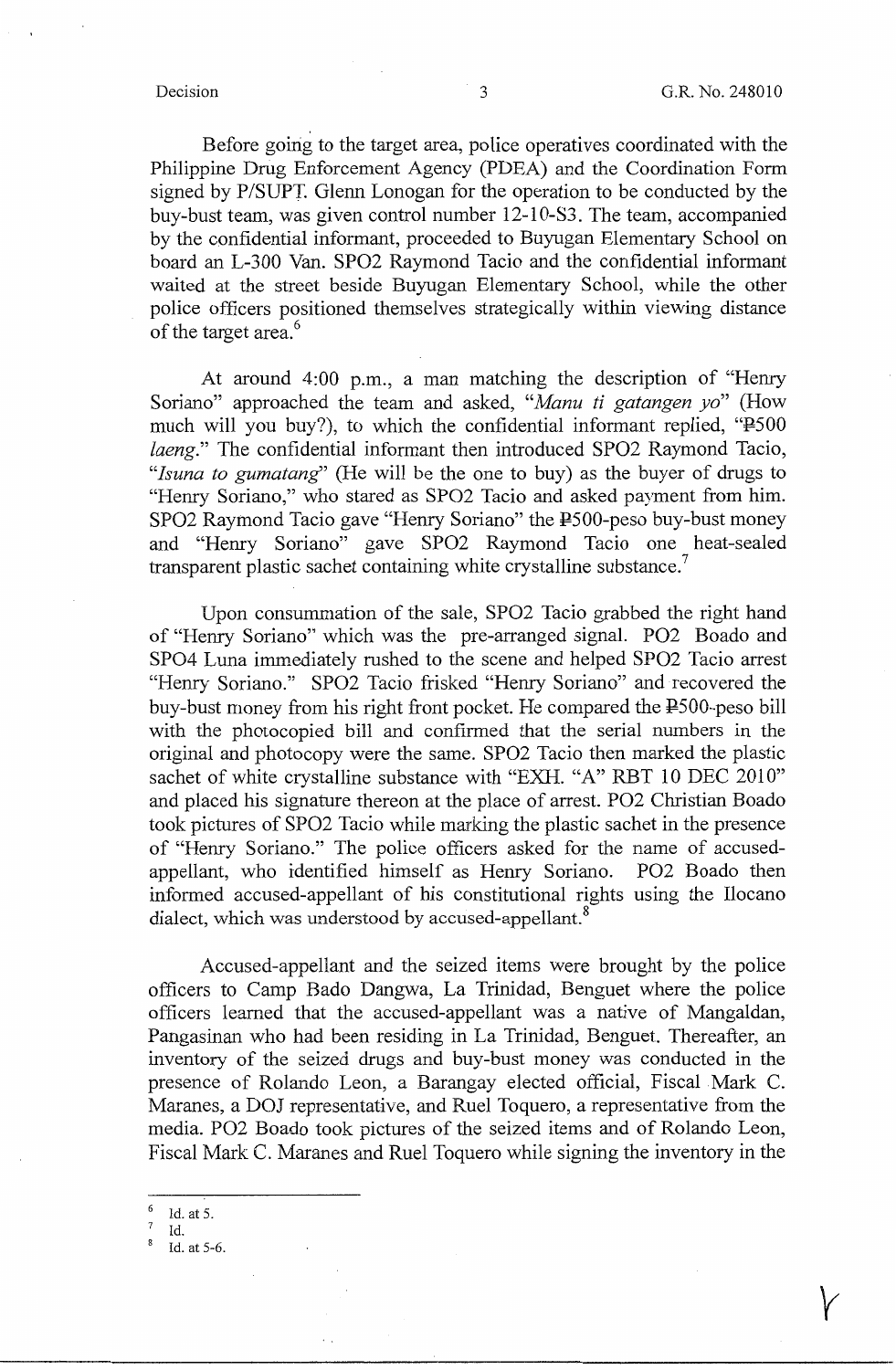Fiscal Mark C. Maranes and Ruel Toquero while signing the inventory in the presence of accused-appellant.<sup>9</sup>

A request for qualitative examination of the plastic sachet of white crystalline substance, as marked, and a request for drug test of the accusedappellant, were thereafter signed by P/SUPT. Glenn Lonogan. SPO2 Tacio turned over accused-appellant, as well as the marked plastic sachet and the requests, for qualitative examination and drug test, to the PNP Crime Laboratory Office, Police Regional Office – Cordillera. The plastic sachet was received by "PSI Canlas R.F." at "10:05 PM/10 Dec. 2010," while accused-appellant was turned over to "PSI Canlas R.F." at "10:07 PM/10 Dec. 2010." Upon examination by Forensic Chemist PSI Rowena Fajardo Canlas, the "heat sealed transparent plastic sachet with markings 'EXH "A" RBT 10 DEC 2010 and signature' containing 0.04 gram of white crystalline substance" "gave **POSITIVE** result to the test for the presence of Methamphetamine hydrochloride, a dangerous drug," per Chemistry Report No. D-88-2010 dated December 11, 2010. The urine sample taken from accused-appellant was also subjected to "screening and confirmatory test" which "gave POSITIVE result for the presence of Methamphetamine, a dangerous drugs," per Chemistry Report No. DT-39-2010 dated December 14, 2010. <sup>10</sup>

Accused-appellant for his part averred that he sold vegetables at La Trinidad Trading Post in the morning of December 10, 2010, and in the afternoon, he visited his friend Mario Fernando at the latter's apartment at Buyagan, La Trinidad, Benguet. While at the apartment, "Dick'' arrived and chatted with him. Mario Fernando left the apartment to check on the schedule of his basketball game and to buy drinks. While the accusedappellant and "Dick" were playing "tong-its," two men wearing black jackets entered the apartment and pointed their guns at accused-appellant. Another male person wearing a black jacket and carrying a gun also entered and asked, "Who is Henry here?" to which accused-appellant raised his hand and said that he was Henry. Accused-appellant was frisked and the men took his wallet, cellphone and the pot money on top of the table. He later came to know the men as PSI Melchor Ong, SPO4 Abordo and PO2 Boado. The police informed him that a person named "Victor" had been arrested in connection with illegal drug activities and asked accused-appellant if he knew other persons engaged in the sale of *"shabu."* Accused-appellant said he knew who "Victor" was, but apart from him, he did not know anyone else involved in *"shabu."* He was then taken to Camp Bado Dangwa on board a white van. According to him, the first time he saw the P500-peso bill allegedly used as buy-bust money was during the inventory at Camp Bado Dangwa, whereas he only saw the plastic sachet of *"shabu"* when SPO2 Tacio brought it out of his pocket for marking near Buyugan Elementary  $School.<sup>11</sup>$ 

<sup>&</sup>lt;sup>9</sup> Id. at 6.<br><sup>10</sup> Id. at 6-7.<br><sup>11</sup> Id. at 7.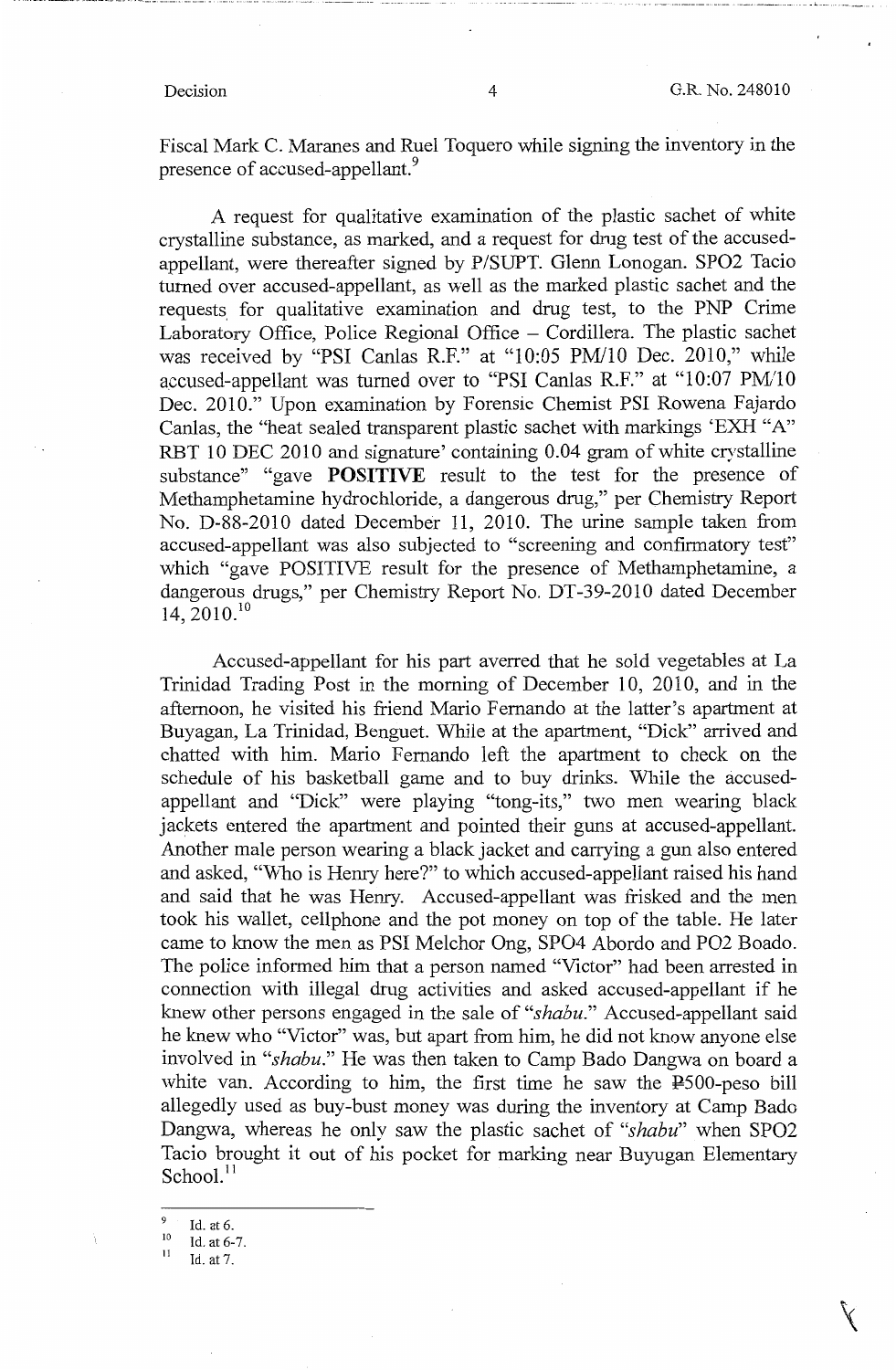$\bigvee$ 

### **The Ruling of the RTC**

On November 17, 2016, the RTC rendered a Decision<sup>12</sup> finding the accused-appellant guilty in Criminal Case No. 10-CR-8284 for the illegal sale of dangerous drugs in violation of Section 5, Article II of R.A. No. 9165, thereby sentencing him to suffer the penalty of life imprisonment, and to pay a fine of  $\text{\texttt{P}}500,000.00$ .

In convicting the accused-appellant for violation of Section 5, Article II of R.A. No. 9165, the RTC was convinced that the prosecution was able to prove the elements of the crime beyond reasonable doubt. It brushed aside accused-appellant's defense of denial and frame-up, and further mentioned accused-appellant's failure to present any evidence of ill motive on the part of the prosecution witnesses to falsely impute the commission of the said crime upon him. The RTC expounded that without proof of ill motive, the testimonies of the police officers deserved full faith and credit and they were presumed to have performed their duties in a regular manner. In this regard, it held that the integrity and evidentiary value of the seized drugs had been duly preserved by the unbroken chain of custody of the *corpus delicti.* 

Thus, the trial court disposed in this wise:

**WHEREFORE,** foregoing premises considered, the court finds accused Hemy Soriano *y* Soriano GUILTY beyond reasonable doubt of the crime of Violation of Section 5, Article II of Republic Act No. 9165 and hereby sentences him to suffer the penalty of Life Imprisonment and to pay a fine in the amount of Five Hundred Thousand Pesos (P500,000.00).

Pursuant to Article 29 of the Revised Penal Code, the period of the preventive imprisonment of the accused shall be credited in the' service of his sentence, provided he conditions prescribed in such article have been fully met.

## SO ORDERED.<sup>13</sup>

Aggrieved, accused-appellant elevated the case to the CA via a Notice of Appeal. $^{14}$ 

### **The Ruling of the CA**

In its assailed Decision,<sup>15</sup> the CA affirmed the findings of the RTC that the elements for the prosecution of offenses involving the illegal sale of dangerous drugs under Section 5, Article II ofR.A. No. 9165 were met. It

<sup>&</sup>lt;sup>12</sup> Penned by Judge Cecilia Corazon S. Dulay-Archog, Regional Trial Court (RTC) Branch 8, La Trinidad, Benguet; CA *rollo* pp, 38-50,

<sup>13</sup> *Rollo*, pp. 3-26.<br><sup>14</sup> CA *rollo*, pp. 129-131,

Supra note 1.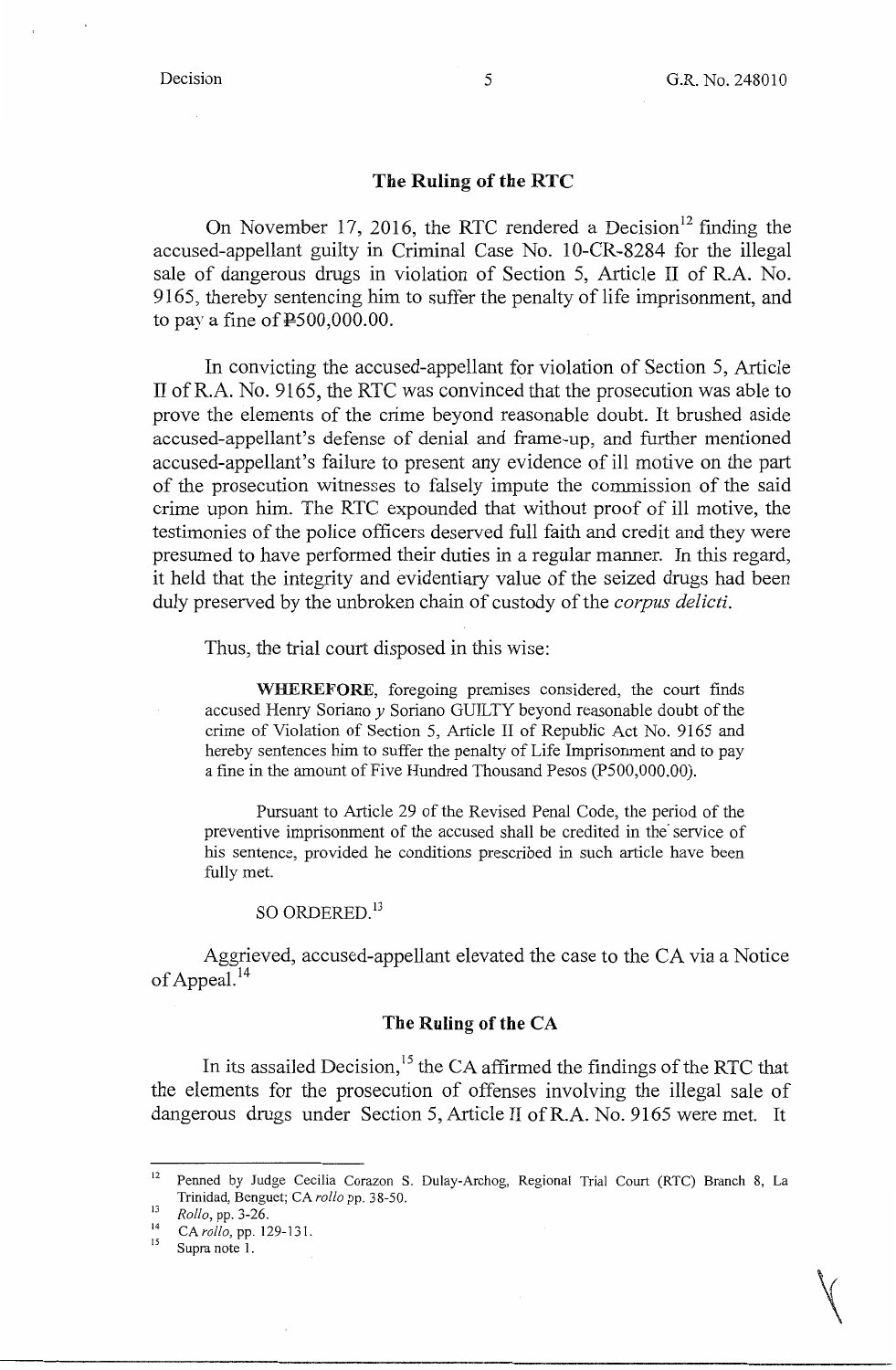also agreed with the RTC that non-compliance by the police officers with the procedure laid down in Section 21, Article II of R.A. No. 9165 was not fatal to the prosecution's cause considering that it was able to sufficiently prove the unbroken chain of custody of the plastic sachet containing *shabu,* from the moment it came into the possession of SP02 Tacio, the poseur-buyer, until the same was brought to the crime laboratory for testing, and its subsequent presentation in court. The CA brushed aside accused-appellant's defenses of denial and frame-up for being unmeritorious in light of his failure to present strong and concrete evidence that would support his claim as well as any ill motive on the part of the police officers to concoct the false charge against him. Such defenses cannot prevail over the positive assertions of the police officers who were deemed to have performed their official duties in a regular manner. The dispositive portion of the CA Decision reads:

**WHEREFORE,** the trial court's Decision dated November 17, 2016 and Resolution dated January 17, 2017 are affirmed in toto.

### **SO ORDERED.<sup>16</sup>**

#### Hence, this appeal.

Accused-appellant centers his defense on the failure of the police officers to comply with the mandatory procedure in Section 21, Article II of R.A. No. 9165 relative to the handling of the seized *shabu.* In particular, he contends that the prosecution failed to prove all the material details of the buy-bust operation. Accused-appellant likewise questions the nonpresentation of the confidential informant and argues that the same is fatal to the prosecution's case because it violated his constitutional right to confront the witness against him. Accused-appellant also puts in issue the fact that the inventory and photographing was not done immediately after seizure and confiscation of the illegal drug. Accordingly, accused-appellant stresses that he is entitled to an acquittal of the crime charged against him.<sup>17</sup>

#### **The Issue**

The primordial issue for determination is whether accused-appellant is guilty beyond reasonable doubt of violation of Section 5, Article II of R.A. No. 9165.

#### **Our Ruling**

We resolve to acquit accused-appellant Soriano on the ground of reasonable doubt.

<sup>16</sup>*Rollo,* p. 26. 17 CA *rollo,* pp. 13-36.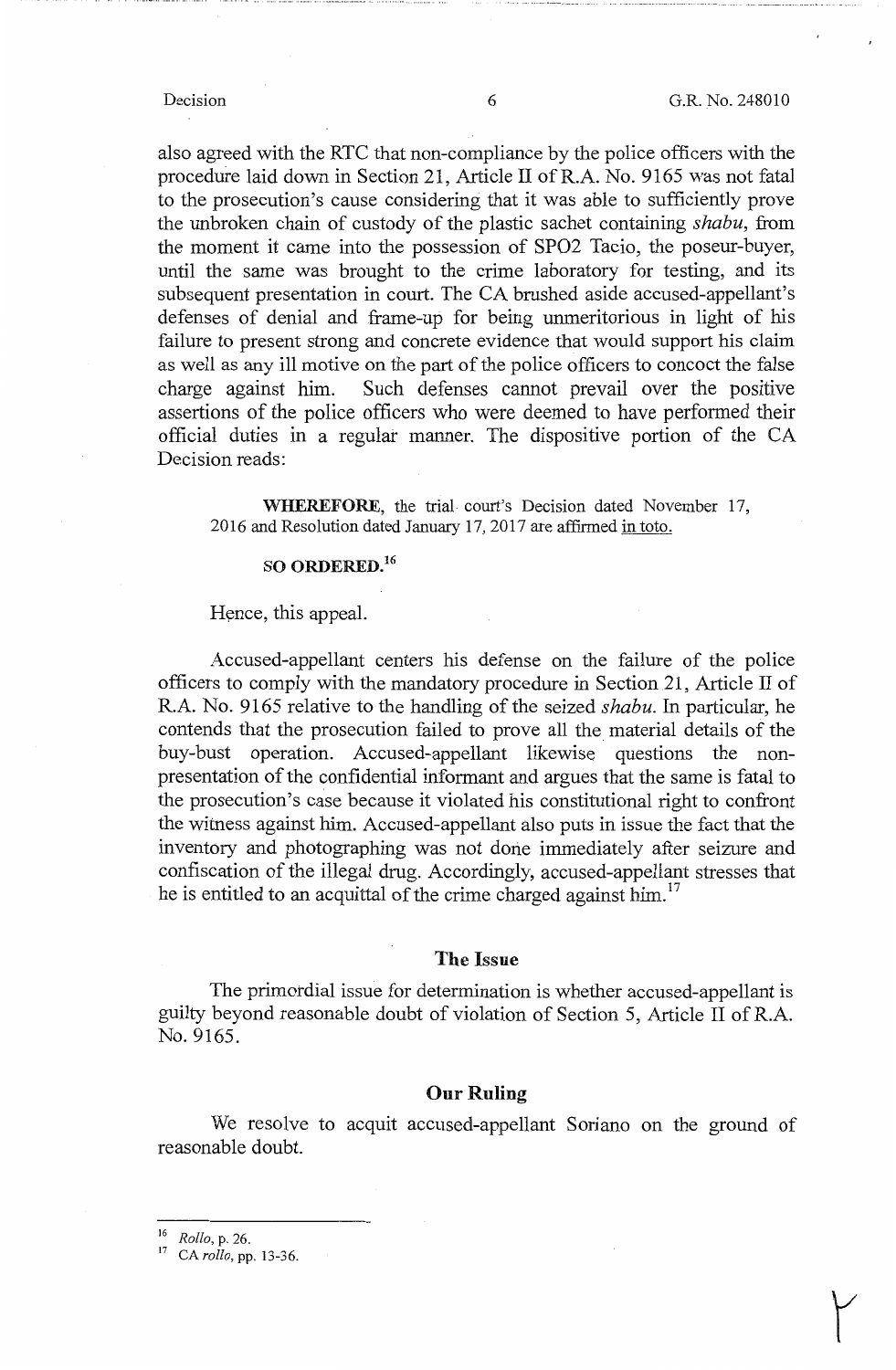To secure conviction for illegal sale of dangerous drugs, the prosecution must establish: (a) the identity of the buyer and the seller, the object and the consideration; and (b) the delivery of the thing sold and the payment.<sup>18</sup> In this offense, the existence of the drug is of paramount importance such that no drug case can be successfully prosecuted and no judgment of conviction can be validly sustained without the identity of the dangerous substance being established with moral certainty, it being the very *corpus delicti* of the violation of the law.<sup>19</sup> There must be a clear showing that "the drug itself is the object of the sale."<sup>20</sup> Thus, the chain of custody over the confiscated drugs must be sufficiently proved.

Chain of custody is a procedural mechanism that ensures that the identity and integrity of the *corpus delicti* are clear and free from any unnecessary doubt or uncertainty. It secures the close and careful monitoring and recording of the custody, safekeeping, and transfer of the confiscated illegal drug so as to preclude any incident of planting, tampering, or switching of evidence. The links in the chain, to wit: (1) the seizure and marking, if practicable, of the illegal drug recovered from the accused by the apprehending officer; (2) the turnover of the illegal drug seized by the apprehending officer to the investigating officer; (3) the turnover by the investigating officer of the illegal drug to the forensic chemist for laboratory examination; and (4) the turnover and submission of the marked illegal drug seized from the forensic chemist to the court<sup>21</sup> must be adequately proved in such a way that no question can be raised as to the authenticity of the dangerous drug presented in court. The Court thoroughly laid down the manner of establishing the chain of custody of seized items in *Mallillin v. People:*<sup>22</sup>

As a method of authenticating evidence, the chain of custody rule requires that the admission of an exhibit be preceded by evidence sufficient to support a finding that the matter in question is what the proponent claims it to be. It would include testimony about every link in the chain, from the moment the item was picked up to the time it is offered into evidence, in such a way that every person who touched the exhibit would describe how and from whom it was received, where it was and what happened to it while in the witness' possession, the condition in which it was received and the condition in which it was delivered to the next link in the chain. These witnesses would then describe the precautions taken to ensure that there had been no change in the condition of the item and no opportunity for someone not in the chain to have possession of the same. (Citations omitted)

In other words, it is incumbent upon the prosecution to establish that the confiscated drug and the drug submitted in court are one and the same by providing a clear narration of the following: 1) the date and time when,

<sup>&</sup>lt;sup>18</sup> People v. Cuevas, G.R. No. 238906, November 5, 2018.<br><sup>19</sup> People v. Rivera, G.R. No. 225786, November 14, 2018.

<sup>&</sup>lt;sup>20</sup> People *v. Bintaib*, G.R. No. 217805, April 2, 2018.<br><sup>21</sup> People *v. Lim*, G.R. No. 231989, September 4, 2018.<br><sup>22</sup> 576 Phil. 576, 587 (2008).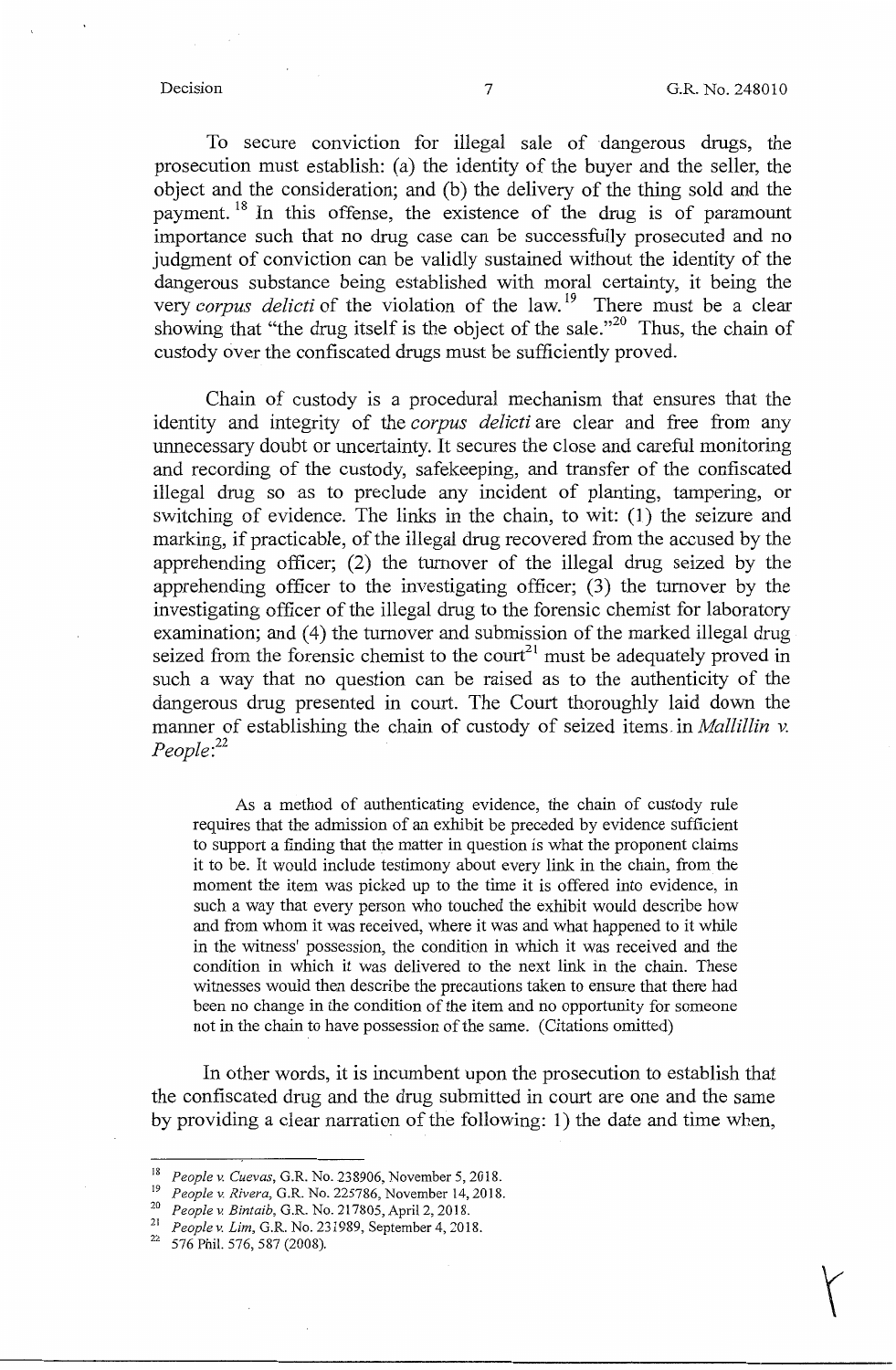as well as the manner, in which the illegal drug was transferred; 2) the handling, care and protection of the person who had interim custody of the seized illegal drug; 3) the condition of the drug specimen upon each transfer of custody; and 4) the final disposition of the seized illegal drug.

The chain of custody rule is embodied in Section 21(1), Article II ofR.A. No. 9165 which specifies:

SEC. 21. *Custody and Disposition of Confiscated, Seized, and/or Surrendered Dangerous Drugs, Plant Sources of Dangerous Drugs, Controlled Precursors and Essential Chemicals, Instruments/Paraphernalia*  and/or Laboratory Equipment. - The PDEA shall take charge and have custody of all dangerous drugs, plant sources of dangerous drugs, controlled precursors and essential chemicals, as well as instruments/paraphernalia and/or laboratory equipment so confiscated, seized and/or surrendered, for proper disposition in the following manner:

(1) The apprehending team having initial custody and control of the drugs shall, immediately after seizure and confiscation, physically inventory and photograph the same in the presence of the accused or the person/s from whom such items were confiscated and/or seized, or his/her representative or counsel, a representative from the media and the Department of Justice (DOJ), and any elected public official who shall be required to sign the copies of the inventory and be given a copy thereof.

Section 21 (a) of the Implementing Rules and Regulations (IRR) of R.A. No. 9165 further provides:

SEC. 21.  $x \times x$  (a) The apprehending officer/team having initial custody and control of the drugs shall, immediately after seizure and confiscation, physically inventory and photograph the same in the presence of the accused or the person/s from whom such items were confiscated and/or seized, or his/her representative or counsel, a representative from the media and the Department of Justice (DOJ), and any elected public official who shall be required to sign the copies of the inventory and be given a copy thereof: *Provided,* that **the physical inventory and photograph shall be conducted at the place where the search warrant is served; or at the nearest police station or at the nearest office of the apprehending officer/team, whichever is practicable, in case of warrantless seizures;** *Provided, further,* **that non-compliance with these requirements under justifiable grounds, as long as the integrity and the evidentiary value of the seized items are properly preserved by the apprehending officer/team, shall not render void and invalid such seizures of and custody over said items.** (Emphasis supplied)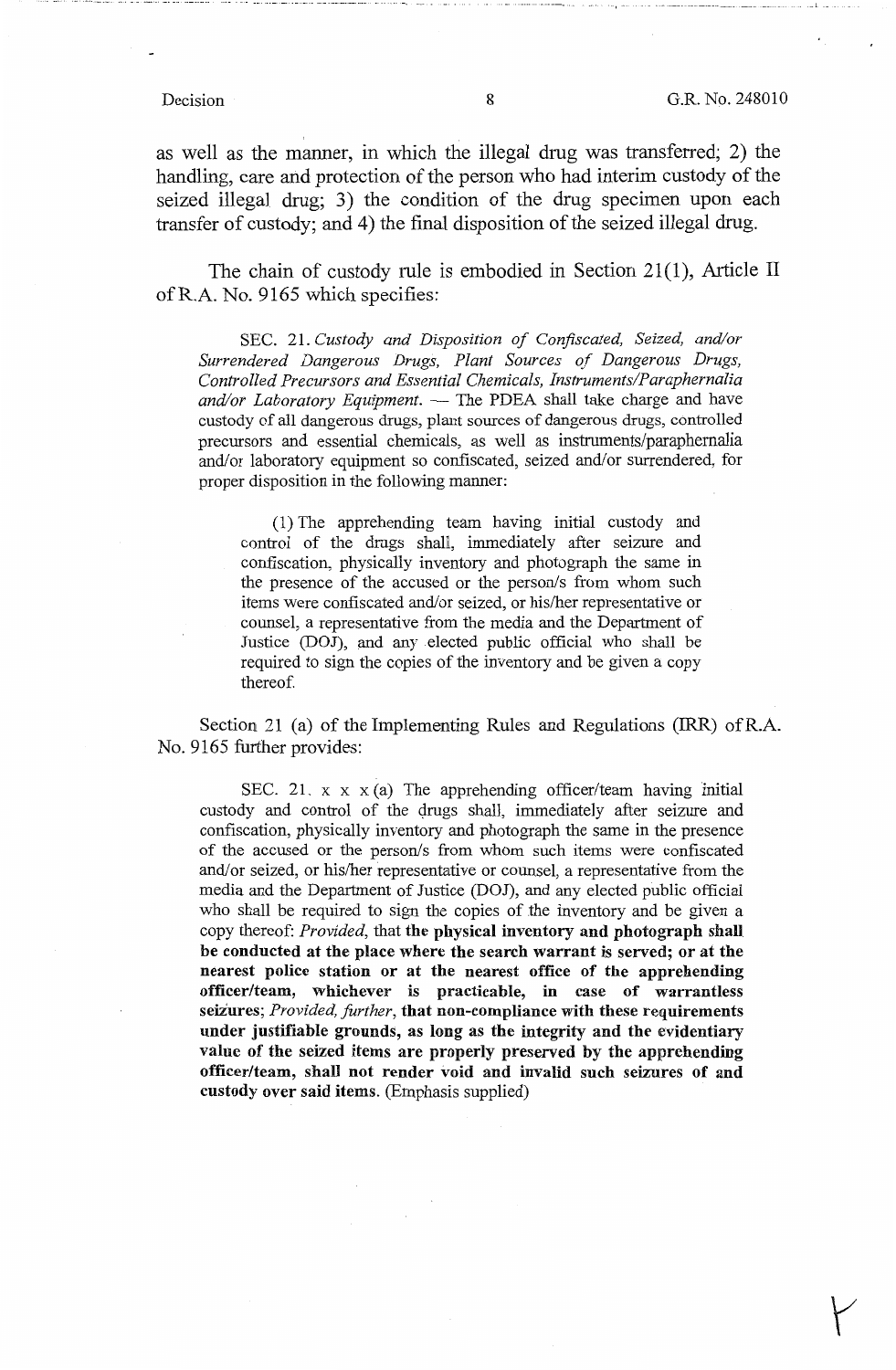On July 15, 2014, Section 21 was amended by R.A. No.  $10640^{23}$  to this effect:

SEC. 21.  $x x x \rightarrow$ 

(1) The apprehending team having initial custody and control of the dangerous drugs, controlled precursors and essential chemicals, instruments/paraphernalia and/or laboratory equipment shall, immediately after seizure and confiscation, conduct a physical inventory of the seized items and photograph the same in the presence of the accused or the person/s from whom such items were confiscated and/or seized, or his/her representative or counsel, with an elected public official and a representative of the National Prosecution Service or the media who shall be required to sign the copies of the inventory and be given a copy thereof: *Provided,* That the physical inventory and photograph shall be conducted at the place where the search warrant is served; or at the nearest police station or at the nearest office of the apprehending officer/team, whichever is practicable, in case of warrantless seizures: *Provided, finally,* That noncompliance of these requirements under justifiable grounds, as long as the integrity and the evidentiary value of the seized items are properly preserved by the apprehending officer/team, shall not render void and invalid such seizures and custody over said items. (Emphases supplied)

Since the offense was committed on December 10, 2010, the Court is bound to evaluate the apprehending officers' compliance with the chain of custody requirement in accordance with Section 21 ofR.A. No. 9165. The law sets forth the fine points of the **physical inventory and photograph** of the seized illegal drug such that:

- l. They must be done immediately after seizure or confiscation;
- 2. They must be done in the presence of the following persons: a) the accused or his representative or counsel; b) representative from the media; c) representative from the DOJ; and d) any elected public official who shall be required to sign the copies of the inventory and be given a copy thereof; and
- 3. They shall be conducted at the following places: a) place where the search warrant is served; or b) at the nearest police station or nearest office of the apprehending officer/team, whichever is practicable, in case of warrantless seizure.

Measured against the foregoing yardstick, the prosecution miserably failed to establish the apprehending officers' faithful compliance with the rule on the chain of custody.

<sup>&</sup>lt;sup>23</sup> AN ACT TO FURTHER STRENGTHEN THE ANTI-DRUG CAMPAIGN OF THE GOVERNMENT, AMENDING FOR THE PURPOSE SECTION 21 OF R.A. No: 9165, OTHERWISE KNOWN AS THE "COMPREHENSIVE DANGEROUS DRUGS ACT OF 2002."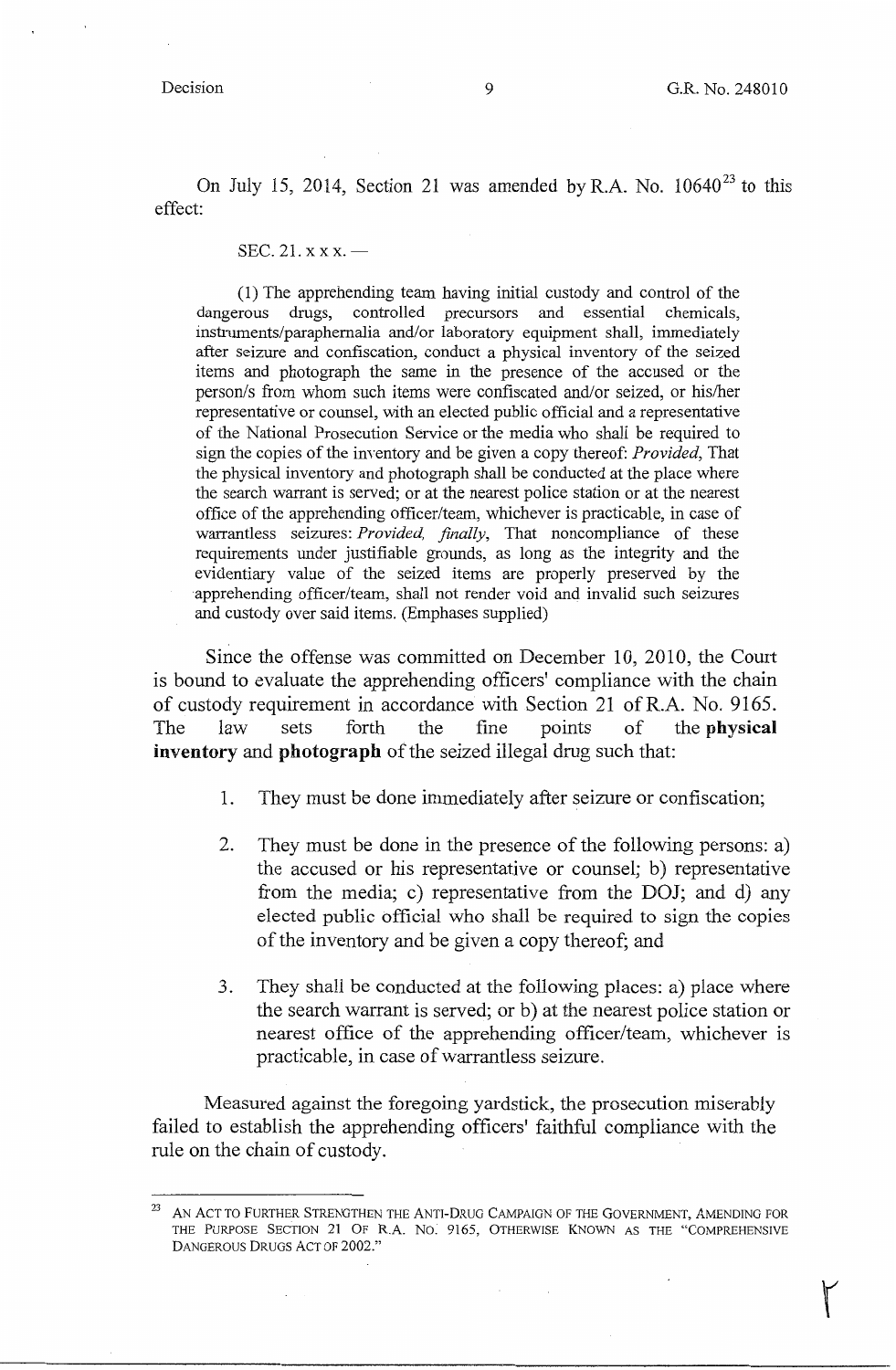The members of the buy-bust team obviously did not comply with the procedural safeguards embodied in Section 21 ofR.A. No. 9165 and its IRR. The physical inventory and photographing of the seized illegal drugs were not immediately done at the place of seizure. The presence of a representative from the media, the DOJ, and an elected public official were not secured to witness the inventory and photographing of the confiscated dangerous drug at the time of apprehension and seizure. Notwithstanding the foregoing deviations from Section 21 of R.A. No. 9165, the RTC and the CA were in unison in holding that there was substantial compliance with the law and that the integrity of the illegal drug seized from accusedappellant was preserved.

We do not agree.

The Court cannot turn a blind eye on the absence of a representative from the media, a representative from the DOJ, and an elected public official: 1) at the time of apprehension and seizure; and 2) at or near the place of apprehension and seizure. In *People v. Adobar*,<sup>24</sup> the Court shed light on when the presence of a representative from the media; the DOJ, and an-elected public official is required:

> In no uncertain words, Section 21 requires the apprehending team to "immediately after seizure and confiscation, physically inventory and photograph [the seized illegal drugs] in the presence of the accused x x x or his representative or counsel, a representative from the media and the Department of Justice (DOJ) and any elected public official who shall be required to sign the copies of the inventory and be given a copy thereof."

> The phrase "immediately after seizure and confiscation" means that the physical inventory and photographing of the drugs must be **at the place of apnrehension and/or seizure.** If this is not practicable, it may be done as soon as the apprehending team reaches the nearest police station or nearest office.

> In all of these cases, the photographing and inventory are required to be done **in the presence of anv elected public official and a representative from the media and the DOJ who shall be required to sign an inventory and given copies thereof.** By the same intent of the law behind the mandate that the initial custody requirements be done "immediately after seizure and confiscation," the aforesaid witnesses must already be physically present at the time of apprehension and seizure  $-$  a requirement that can easily be complied with by the buy- bust team considering that the buy-bust operation is, by its very nature, a planned activity. Simply put, the buy bust team had enough time and opportunity to bring with them these witnesses.

> In other words, while the physical inventory and photographing is allowed to be done "at the nearest police station or at the nearest

<sup>24</sup> G.R. No. 222559, June 6, 2018.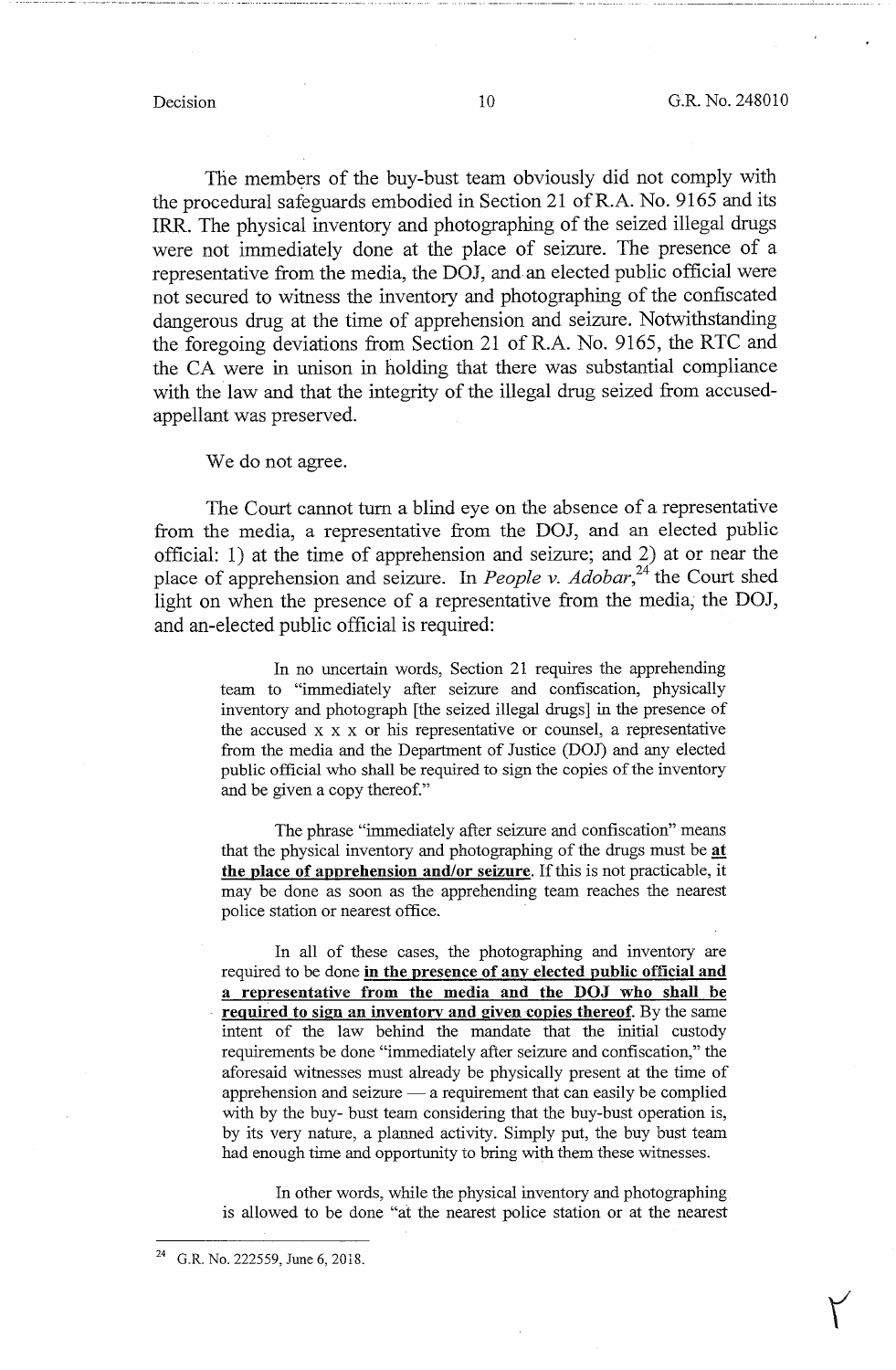office of the apprehending officer/team, whichever is practicable, in case of warrantless seizure," this does not dispense with the requirement of having the DOJ and media representative and the elected public official to be **physically present at the time of and at or near the place of apprehension and seizure so that they can be ready to witness the inventorv and photographing of the seized drugs "immediately after seizure and confiscation."** 

The reason is simple, it is at the time of arrest or at the time of the drugs' "seizure and confiscation" that the presence of the three (3) witnesses is most needed. It is **their presence at that point that would insulate against the police practices of planting evidence.**  (Citations omitted; emphases and underscoring in the original)

# In *People v.* [Lim]<sup>25</sup> the Court ruled:

Without the insulating presence of the representative from the media or the [DOJ], or any elected public official during the seizure and marking of the sachets of *shabu,* the evils of switching, "planting" or contamination of the evidence that had tainted the buy-busts conducted under the regime of RA No. 6425 *(Dangerous Drugs Act of 1972)* again reared their ugly heads as to negate the integrity and credibility of the seizure and confiscation of the sachets of *shabu* that were evidence herein of the *corpus delicti},* and thus adversely affected the trustworthiness of the incrimination of the accused. x x x (Citation omitted)

In the instant case, the physical inventory and photographing of the seized items were not executed immediately at the place of apprehension and seizure. While these procedures may be conducted at the nearest police station or at the nearest office of the apprehending officer/team, substantial compliance with Section 21 ofR.A. No. 9165 may be allowed if attended with good and sufficient reason, a condition that was not met in this case. In *People v. Lim,* it has been held that "immediate physical inventory and photograph of the confiscated items at the place of arrest may be excused in instances when the safety and security of the apprehending officers and the witnesses required by law or·of the items seized are threatened by immediate or extreme danger such as retaliatory action of those who have the resources and capability to mount a counterassault." The apprehending officers in the present case undoubtedly did not show that the immediate physical inventory and photographing posed a threat on the safety and security of the police officers, or of the confiscated dangerous substance nor did they offer any other acceptable reason for not complying strictly with the requirement of immediate inventory and photographing at the place of arrest.

<sup>25</sup> G.R. No. 231989, September 4, 2018.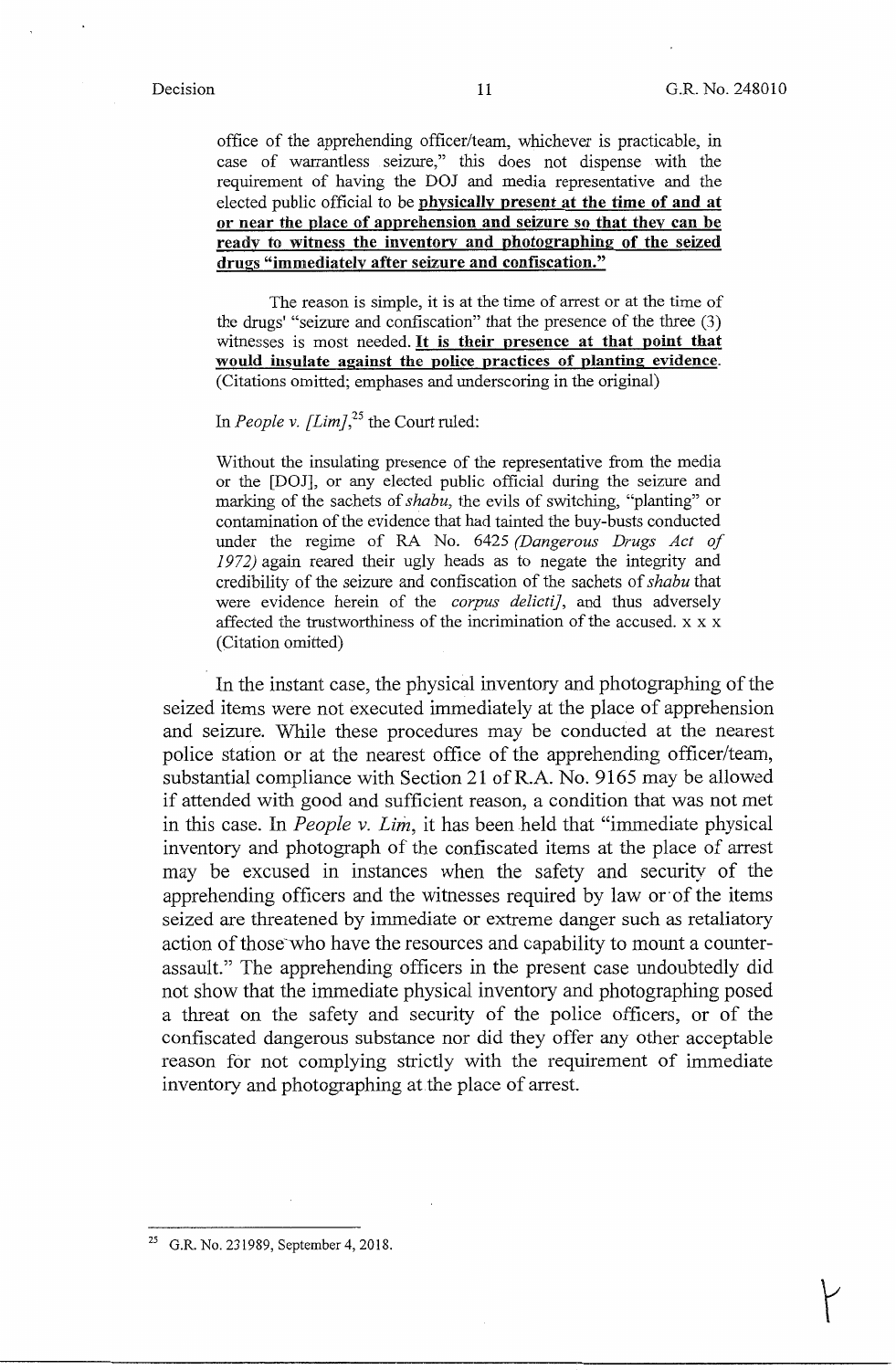.. ·-· """ - ...... --·--·-·-·-- -----· ··--·- --··--·-·-··----

# The case of *People v. Ramos*<sup>26</sup> is explicit:

It is well to note that the absence of these required witnesses does not *per se* render the confiscated items inadmissible. However, a justifiable reason for such failure or a **showing of any genuine and sufficient effort to secure the required witnesses** under Section 21 of R.A. 9165 must be adduced. In *People v. Umipang,* the Court held that the prosecution must show that **earnest efforts** were employed in contacting the representatives enumerated under the law for "a sheer statement that representatives were unavailable without so much as an explanation on whether serious attempts were employed to look for other representatives, given the circumstances is to be regarded as a flimsy excuse." Verily, mere statements of unavailability, absent actual serious attempts to contact the required witnesses are unacceptable as justified grounds for non-compliance. These considerations arise from the fact that police officers are ordinarily given sufficient time  $-$  beginning from the moment they have received the information about the activities of the accused until the time of his arrest - to prepare for a buy-bust operation and consequently, make the necessary arrangements beforehand knowing full well that they would have to strictly comply with the set procedure prescribed in Section 21 of RA 9165. As such, police officers are compelled not only to state reasons for their non-compliance, but must . in fact, also convince the Court that they exerted earnest efforts to comply with the mandated procedure, and that under the given circumstances, their actions were reasonable. (Citations omitted; emphases and underscoring in the original)

It also bears stressing that the prosecution was glaringly mum about the absence of the required insulating witnesses during the marking of the seized item. It displayed indifference to this requirement of R.A. No. 9165; thus, to the mind of the Court, the integrity of the confiscated drug has been put in serious doubt.

The chain of custody rule, nevertheless, admits of an exception which is found in the saving clause introduced in Section 21(a), Article II of R.A. No. 9165. Less than strict compliance with the guidelines stated in Section 21 does not automatically render void and invalid the confiscation and custody over the evidence obtained. The saving clause is set in motion when these requisites are satisfied: 1) the existence of justifiable grounds; and 2) the integrity and evidentiary value of the seized items are properly preserved by the police officers.<sup>27</sup>

The first requirement directs the prosecution to identify and concede the lapses of the buy-bust team and thereafter give a justifiable and credible explanation therefor. *First,* records indicate that the prosecution did not concede nor give a viable explanation for the absence of the required witnesses during the marking of the seized item. *Second,* it also

<sup>26</sup> G.R. No. 233744, February 28, 2018. 27 *People v. Fatallo,* G.R. No. 218805, November 7, 2018.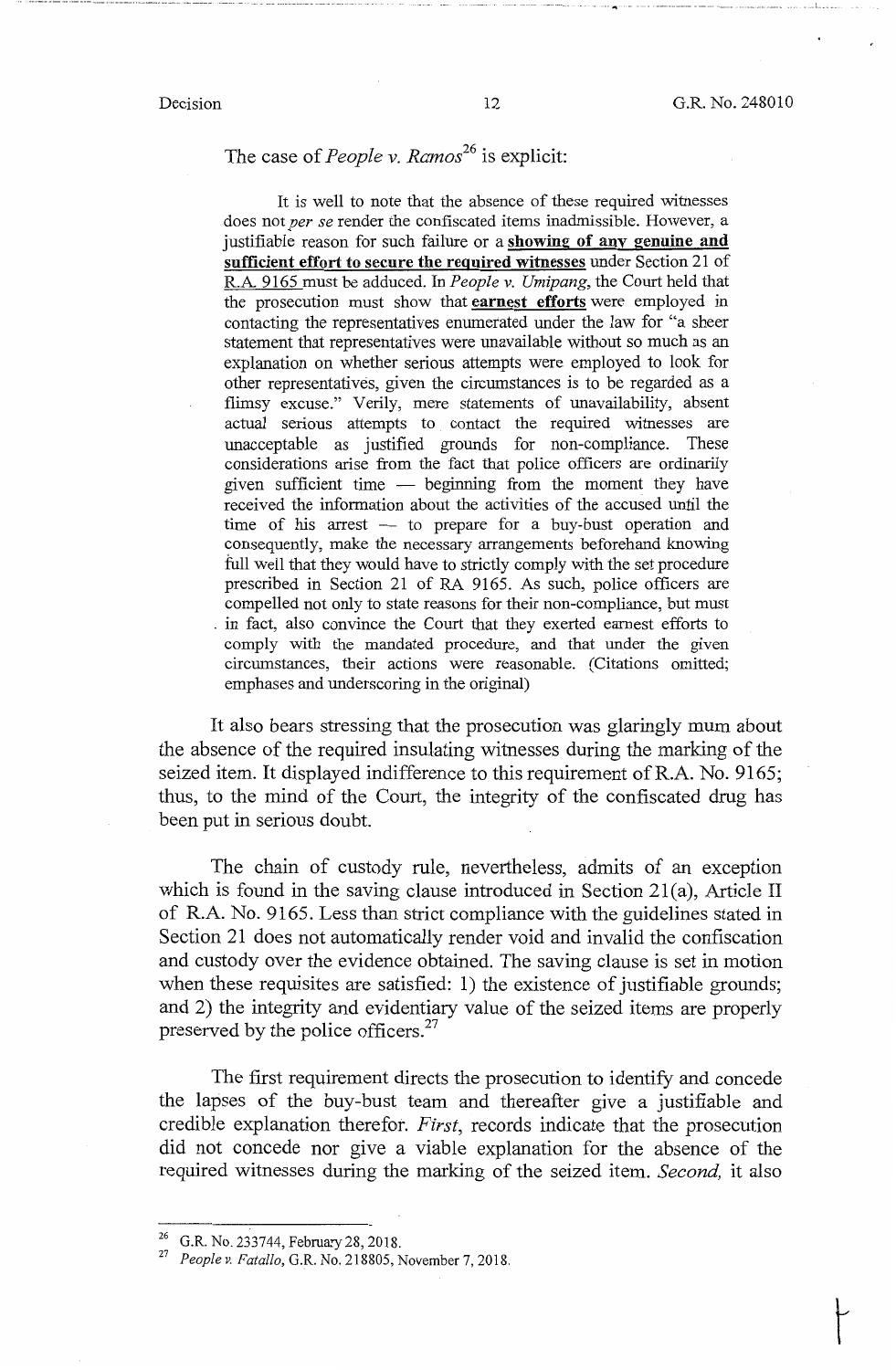failed to specify a reason for the conduct of the inventory and photographing in a place other that the place of apprehension and seizure.

Anent the second requirement, the prosecution was not able to prove that the integrity and evidentiary value of the seized items remained intact from the time of confiscation, marking, submission to the laboratory for examination, and presentation in court. The absence of the three required witnesses at the place of seizure for the immediate physical inventory and photographing without offering a justification created a gap in the chain of custody. Considering the miniscule amount of 0.04 grams of the confiscated illegal drugs involved in this case, rigid compliance with Section 21 ofR.A. No. 9165 is expected from the apprehending officers. As aptly held in *People v. Plaza*,<sup>28</sup> "[buy-bust] teams should be more meticulous in complying with Section 21 ofR.A. No. 9165 to preserve the integrity of the seized *shabu* most especially where the weight of the seized item is a miniscule amount that can be easily planted and tampered with."

There being no plausible reason for the apprehending officers noncompliance with Section 21 of R.A. No. 9165, accused-appellant must perforce be acquitted.

**WHEREFORE,** the appeal is hereby **GRANTED.** The Decision dated September 28, 2017 of the Court of Appeals in CA-G.R. CR-HC No. 09035 is hereby **REVERSED** and **SET ASIDE.** Accusedappellant **HENRY SORIANO y SORIANO** is **ACQUITTED** for failure of the prosecution to prove his guilt beyond reasonable doubt. He is ordered **IMMEDIATELY RELEASED** from detention, unless he is confined for any other lawful cause. Let an entry of final judgment be issued immediately.

Let a copy of this Decision be furnished the Director of the Bureau of Corrections, for immediate implementation. Said Director is ordered to report the action he has taken to this Court within five days from receipt of this Decision.

### **SO ORDERED.**

JOSE C. REYES, JR. , *Associate Justice* 

28 G.R. No. 235467, August 20, 2018.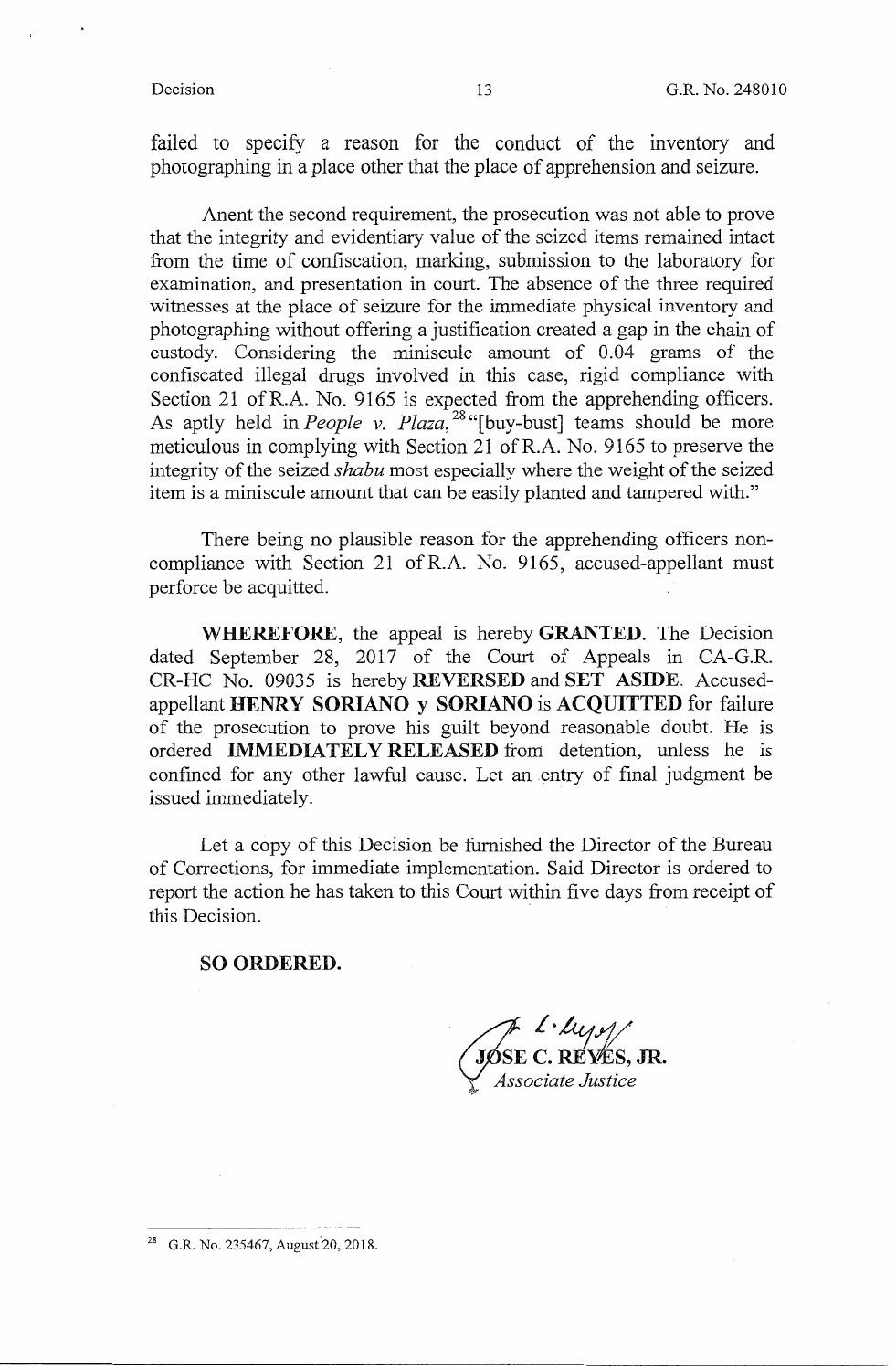------·-----·----- -------------------

Decision 14 G.R. No. 248010

**WE CONCUR:** 

**BENJAMN S. CAGUIOA**<br>*§sociate Justice* **FREDO**  $\it A$ Acting Chairperson

**AMY C/LAZARO-JAVIER HENRI JEAN** Associate Justice

ØĹB. INTING

. *Associate Justice* 

ociate Justice

### **ATTESTATION**

I attest that the conclusions in the above Decision had been reached in consultation before the case was assigned to the writer of the opinion of the Court's Division.

ALFREDO BENJA **MIN S. CAGUIOA**  $\$ sociate $J$ ustice *Acting Charperson, First Division*